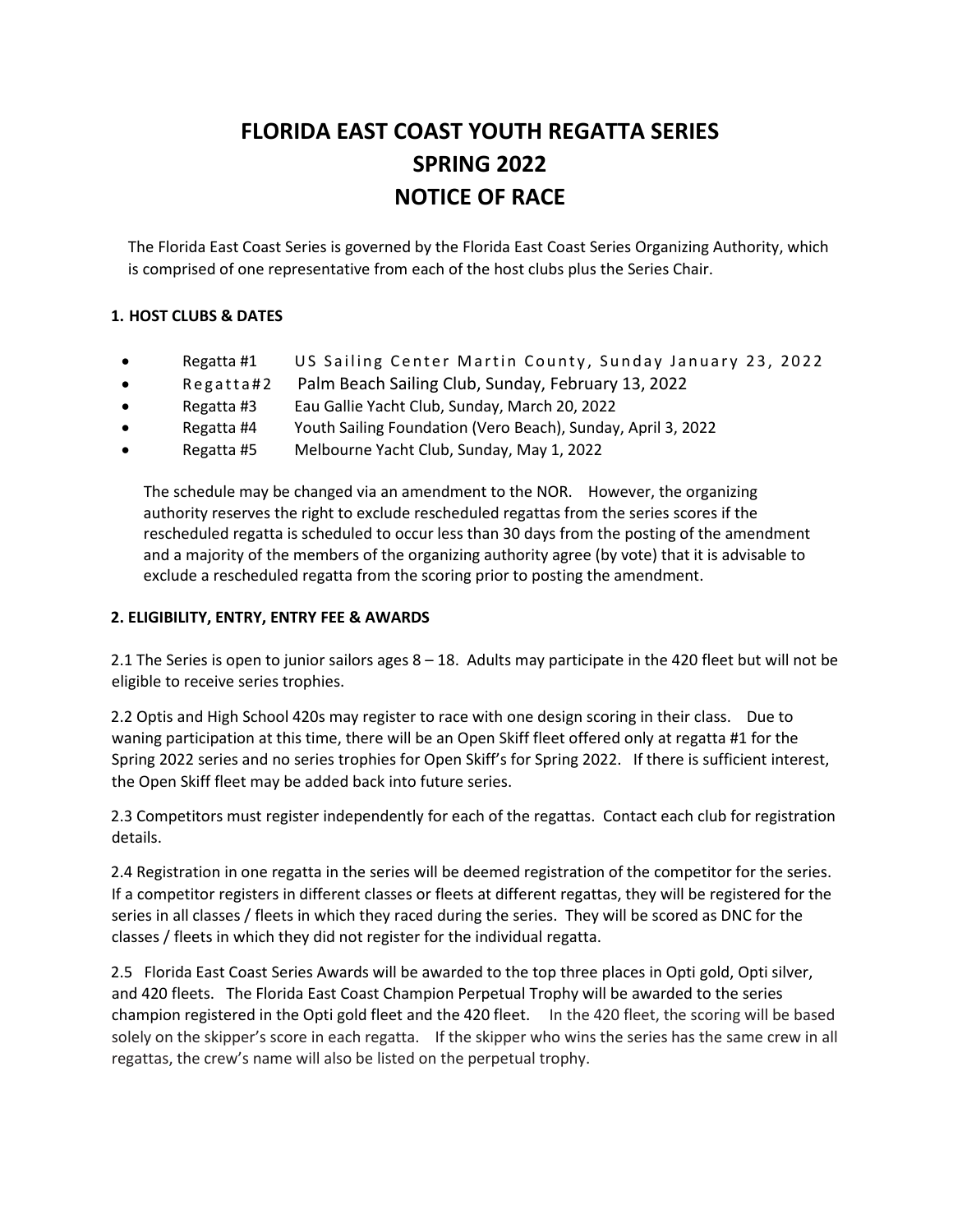## **3. CLASS MEMBERSHIP**

3.1 Competitors are not required to be members of the USODA or Club 420 Association or O'Pen Skiff; however, all boats must comply with their class rules.

## **4. RULES**

4.1 Each regatta will be governed by The Racing Rules of Sailing, the prescriptions of US SAILING, the Florida East Coast Youth Series Standing Rules as published on the USSCMC website; the USODA Class Rules; this Notice of Race and the Sailing Instructions issued by each club.

## **5. SCORING**

- 5.1 The scoring system is as per Appendix A.
- 5.2 Two regattas are required to be completed to constitute the series. If less than two regattas are held, no series awards or perpetual trophy will be awarded.
- 5.3 The **Florida East Coast Youth Series** scoring shall be based on the Low Point Scoring System. The sailor's finishing place for each regatta is their score for each regatta in the series. Regatta scores will be added together, with the highest score being thrown out (if three or more regattas are held), to determine the series score. If only two regattas are held, then there shall be no throw-outs for scoring purposes.

For any regattas in which a competitor does not register for the regatta, the competitor will receive a DNC score - the total number of number of boats registered in the regatta plus 1. For example, in a regatta with 21 boats registered, the score for anyone who does not register and compete in the regatta will be 22 for that event. Registration in one regatta in the series will be deemed registration of the competitor for the series. If a competitor registers in different classes or fleets at different regattas, they will be registered for the series in all classes / fleets in which they raced during the series. They will be scored as DNC for the classes / fleets in which they did not register for the individual regatta. The lowest scoring sailor is the winner of the Series. In the event of a tie, the sailor's Regatta scores shall be listed in order of best to worst, and at the first point where there is a difference the tie shall be broken in favor of the boat with the best score. In the event there is still a tie, the sailor with the lowest score in the last regatta of the series shall be the winner.

In the 420 fleet, the scoring will be based on the skipper's score in each regatta. If the skipper who wins the series has the same crew in all regattas, the crew's name will also be listed on the perpetual trophy.

# **6. SAFETY AND ADULT RESPONSIBILITY**

6.1 In addition to the requirements of RRS 4, an adult (parent, guardian or designated adult) is responsible for the safety of their sailor. It is the responsibility of this adult to decide if the sailor should sail in the weather and sea conditions that might arise during the event. The adults supervising the competitors are ultimately responsible for the risks and shall attend all Competitors' Meetings on the upper deck.